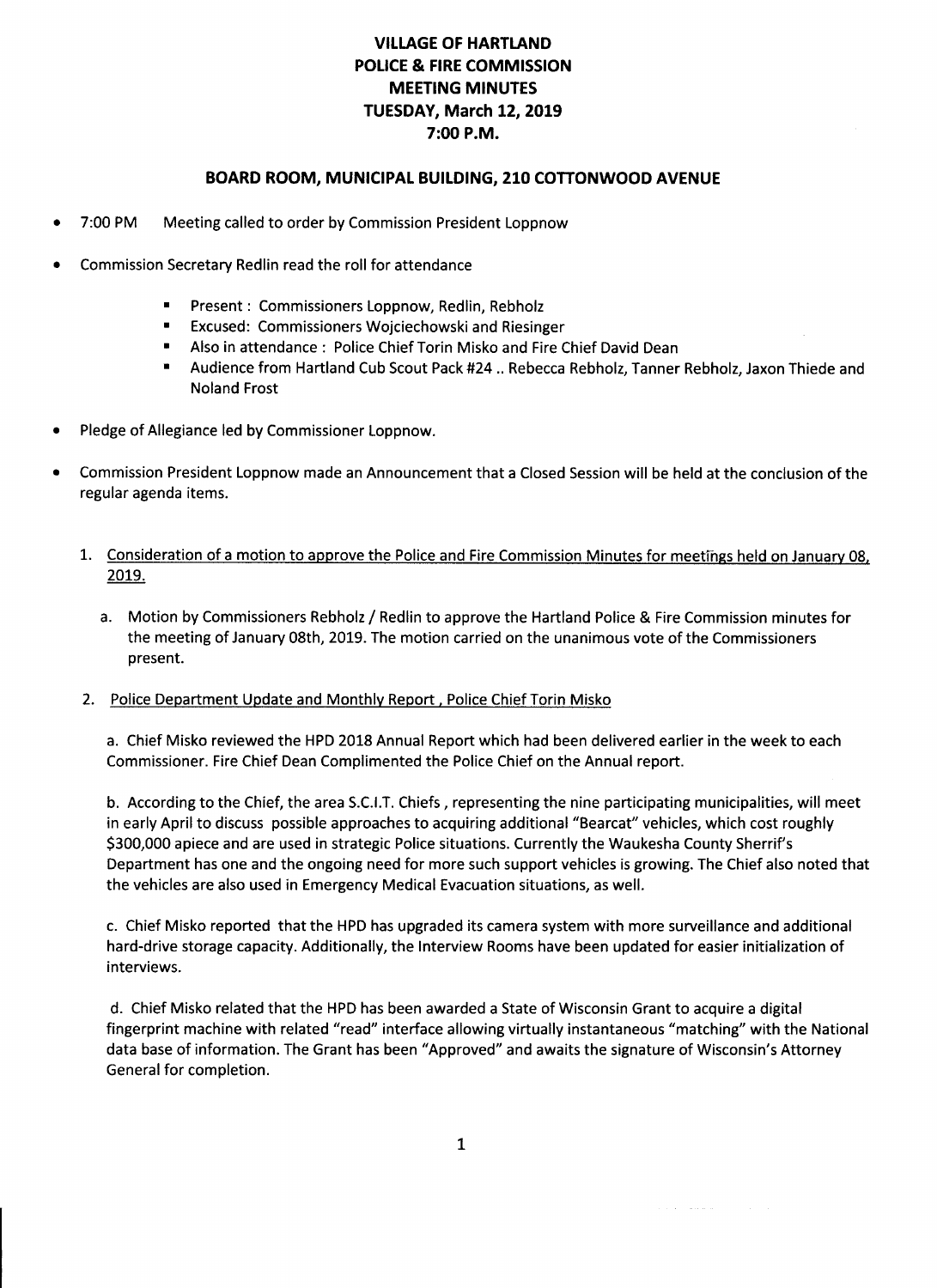e. Chief Misko reported that there have been some burglaries in the FOUR WINDS Subdivision with beer and alcohol being the items stolen. The Chief distributed a copy of a letter he sent to the Residents of the subdivision reminding them to take security steps all the time.

f. The Chief was pleased to relate an event which brought the Hartland Police Department and multiple other local Police Departments into the National Spotlight as a result of having coordinated a "goodwill event" involving a little seven year old Village of Hartland girl, who has cancer, and roughly 30 K-9 units visiting her last Saturday. The little girl loves dogs and the police departments all wanted to participate in a special event for her to personally meet the 30 "Special" K-9 Officers

g. Chief Misko recently attended an awareness discussion event hosted by a local YOUR CHOICE group on "marijuana awareness".

### 4. Fire Department Update and Monthly Report - Fire Chief David Dean

- a. The Chief reviewed the reports of Ambulance Runs and Fire Calls for the Month of February, 2019, noting that there were 53 EMS calls and 25 Fire Calls during the month.
- b. Chief Dean also reported that the HFD Extrication Team is planning a benefit fund raiser on March 23<sup>rd</sup>, 2019 at RUSTIC MANOR 1848 from 5-11 PM. Proceeds to go to fund lifesaving equipment and training for Fire and EMS personnel on the use of the planned Ultra High Pressure Water Pump conversion of a now-retired former Village of Hartland Dept of Public Works Truck.
- c. Chief Dean distributed a copy of a letter the HFD received in November of 2017 from then-applicant Jonathan Quint. Jonathan was recently hired as a new Paramedic for the Village of Hartland Fire Department.

#### **N.B. Police Chief Misko and the Cub Scout Pack Members were excused and left this meeting at 7:42 PM**

## 5. Consideration of a Motion to Adjourn into Closed Session

a. Commission President Loppnow requested a motion to adjourn into Closed Session under Wis. Stats.. §19.85(l)(c) Considering employment, promotion, compensation or performance evaluation over which the governmental body has jurisdiction or exercises responsibility.

Items: 1) Conduct oral interview(s) of Firefighter Candidate(s)

On motion of Commissioners, Redlin / Rebholz to *enter* closed session, the roll call vote to enter closed session was taken as follows:

Commissioners Loppnow "yes", Redlin "yes", Rebholz "yes"

The commission *entered* closed session at 7:43 PM

On motion of Commissioners Redlin / Rebholz the closed session ended.

The roll call vote to *exit* closed session was taken as follows:

Commissioners Loppnow "yes", Redlin "yes", Rebholz "yes"

The Commission *exited* closed session at 8:27 PM